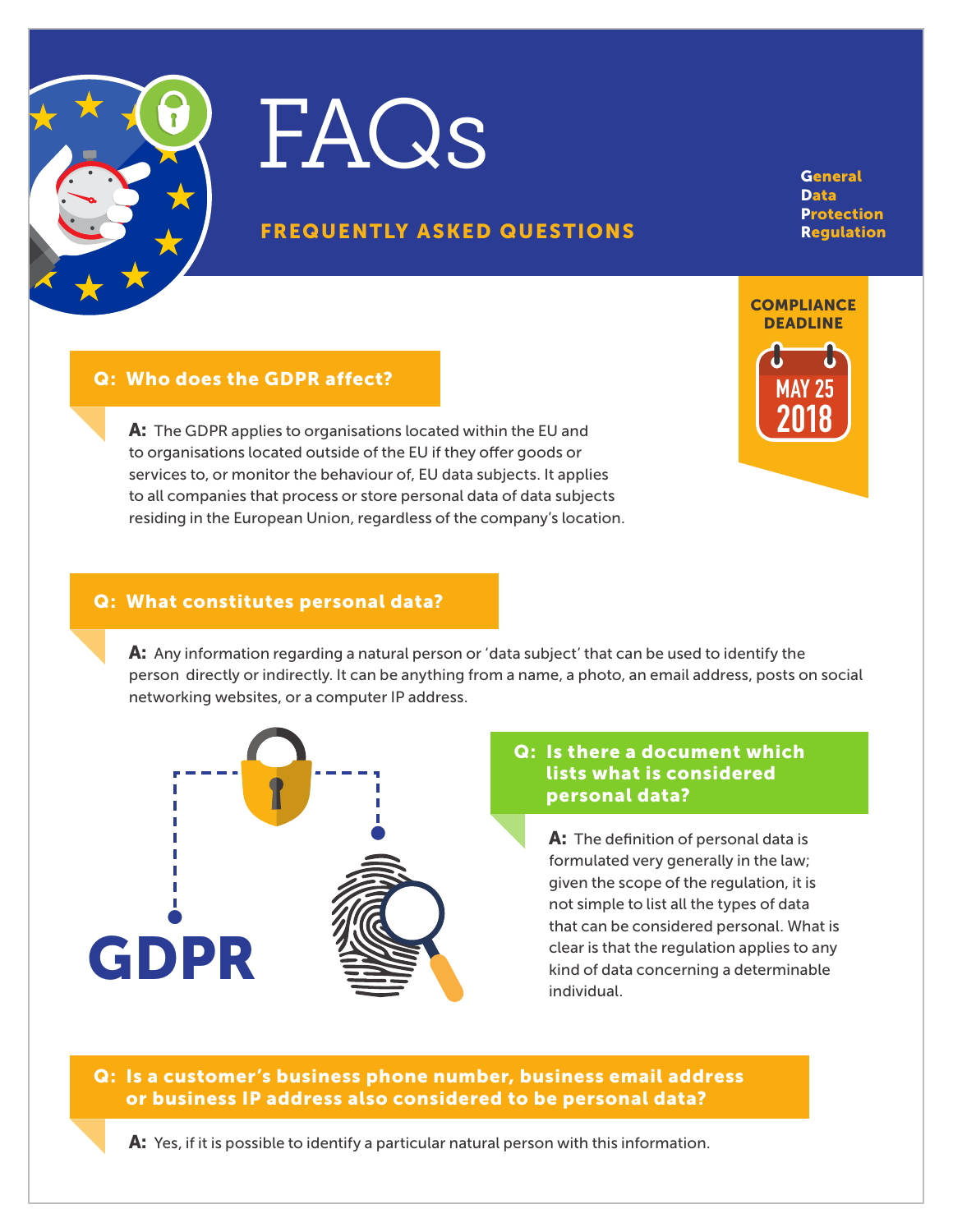

## Q: What is the difference between a data processor and a data controller?

A: A controller is the entity that determines the purposes, conditions, and means of the processing of personal data, while the processor is an entity which processes personal data on behalf of the controller.

#### Q: What is meant by "right to be forgotten"?

A: Individuals have the right to have their personal data deleted, in the event that it is no longer needed. 'Right to be forgotten' is in support of freedom of expression.

Q: What about names and emails of individuals in a web system? Does this data fall under the GDPR? And do both the administrator of the web system and other parties need to treat them that way?

A: Yes. Contact data of a natural person is considered personal data, and personal data falls under the GDPR. You and the administrator of the web app (if separate roles) both have to approach it accordingly.



Q: Is the right to be forgotten absolute? If a customer orders goods, and I need his information to complete the order, do I have to delete that information upon request?

A: The right to be forgotten is not an absolute right. It is possible to put it into effect only if the data is no longer necessary for the purpose for which it was originally gathered or processed. Another case in which personal data cannot be deleted is when there is another legal obligation or law that directly obstructs the deletion (for instance the archiving law – which requires some documents containing personal data to be kept for a time period defined by law).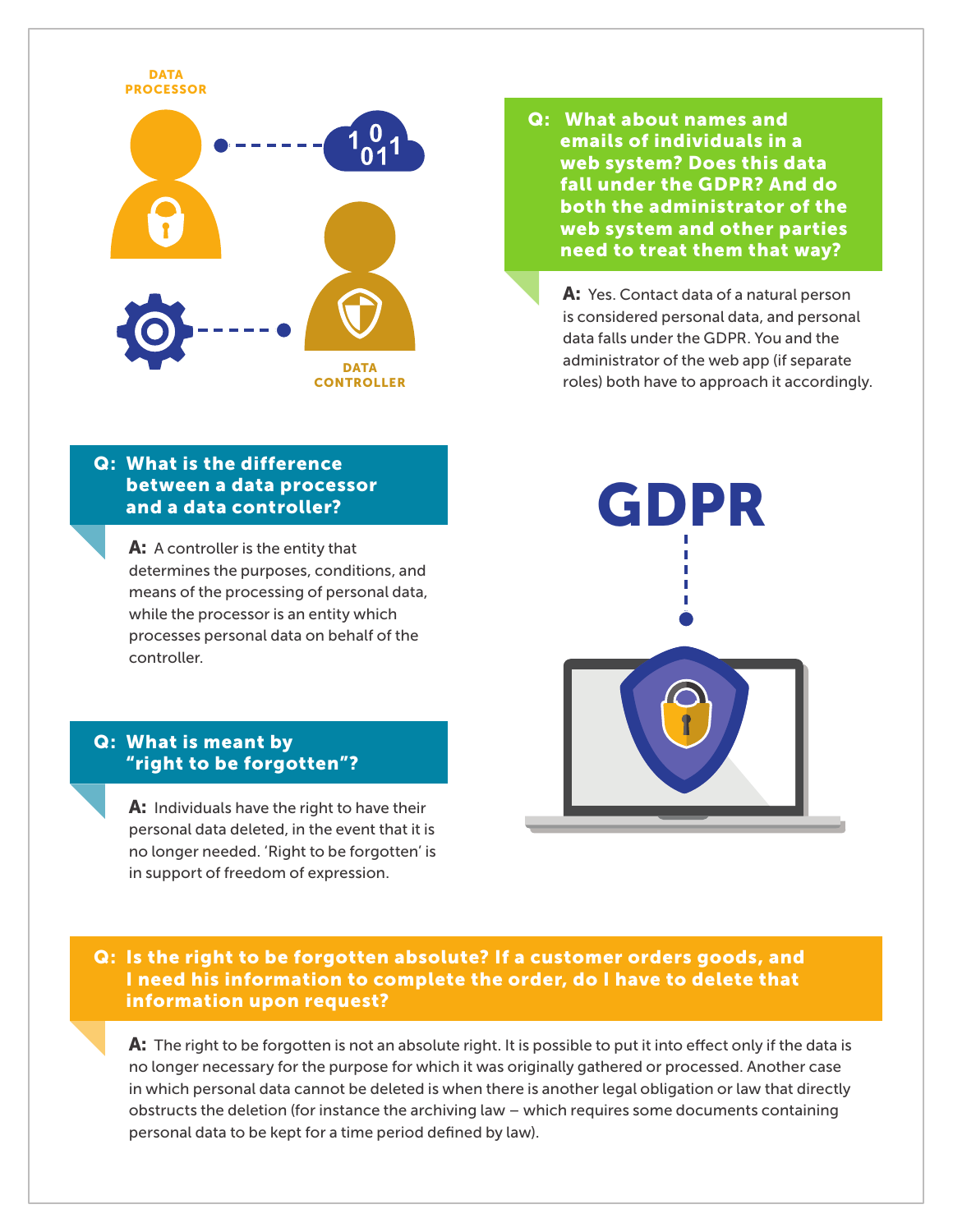#### Q: In CRM we keep record of email addresses and phone numbers of our customers' employees. Will we now need to ask for explicit permission to store them?

**A:** It depends on if you already asked for consent when collecting the information, and also on why you collected it. If you must process the data in order to provide products or services, then the data can also be minimally processed without consent. For example, you definitely need an address to be able to send a product to a customer. In your case, you have to consider whether or not you really need the contact information of each customer – it depends on your purposes.

## Q: Can privacy policy be handled similarly to cookie policy – by placing a banner with a link to the whole privacy policy on the web?

A: For a company that processes personal data, the privacy policy is one of their most important documents. We recommend entrusting the preparation of the directive to lawyers.

#### Q: Simpleview CRM handles a lot of data. How does it help to comply with GDPR?

A: CRM is only a tool (system) which collects and processes personal data. The security of the system is supported by Simpleview CRM's features and configuration options, as well as the communication and database backups including the necessary anonymisation of data. Since GDPR places demands also on organisational and personal requirements beyond the scope of the software solution, we can provide recommendations about how to use our products with the needed process and policy changes.



Q: We keep record of data and store them in cloud services, for example Google Suite. There are data protection tools provided and security rules can be set. Is this enough to be in compliance?

A: Providers of these type of services are responsible for compliance of their services with GDPR. Both Google and Microsoft have announced that they have been working to be in compliance with GDPR. It is important to mention that by using these services you are not automatically free from responsibility for complying with GDPR. GDPR impacts your whole organisation and by just transferring all personal data to others, you will not be doing enough to comply with it.